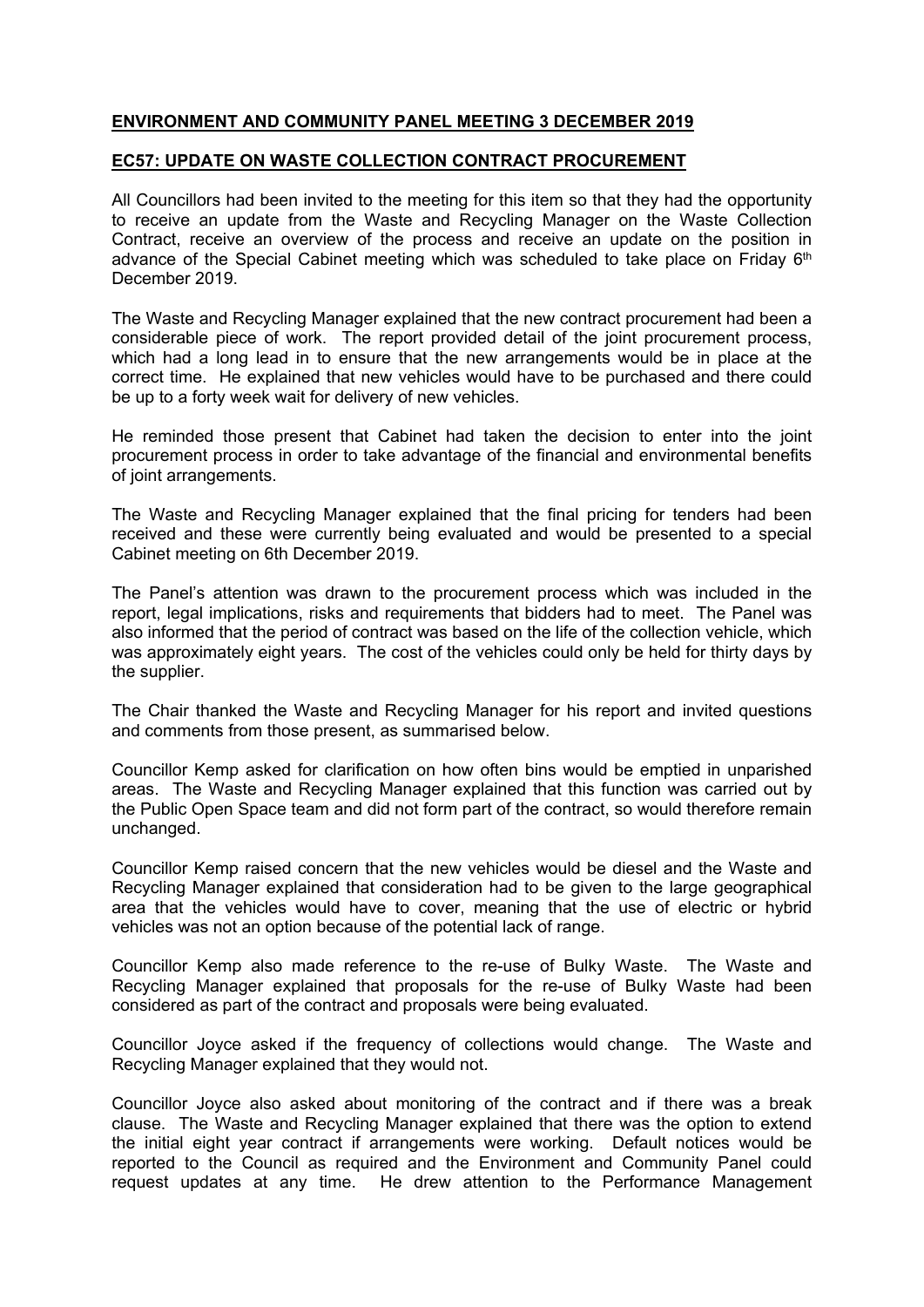Framework which meant that the Council could terminate the contract based on poor performance.

Councillor Squire asked what would happen to the vehicles after their eight year life cycle. The Waste and Recycling Manager explained that there were companies who would buy second hand vehicles. Councillor Squire also asked for information on the arrangements for food waste collections. The Waste and Recycling Manager explained that food waste would continue to be collected and different options had been put forward by different bidders and these were currently being evaluated.

In response to questions from Councillor Squire regarding Garden Waste collections the Waste and Recycling Manager explained that if households had multiple bins, they should all still be emptied at the same time. He explained that there could sometimes be issues with frost and contents sticking to the inside of the bin.

In response to a question from Councillor Parish, the Waste and Recycling Manager explained that technology was available in that bin sensors could register when bins were full and required emptying. Councillor Parish also referred to access to bins on beaches and the difficulty that large vehicles could have accessing them. The Waste and Recycling Manager explained that services would be provided in accordance with the policy in that bins should be placed adjacent to highways. He also explained that different options had been put forward by bidders and would be evaluated.

Councillor Parish also asked about the incineration of waste and the Leader of the Council, Councillor Long explained that Norfolk County Council was the waste disposal authority and the Borough Council did not have control over the disposal of waste.

Councillor Moriarty asked for clarification on the contract commencement dates and if vehicles had already been purchased. The Waste and Recycling Manager clarified that North Norfolk District Council's arrangements would commence on 1<sup>st</sup> April 2020, the Borough Council's arrangements would commence on 1<sup>st</sup> April 2021. He also reminded those present of the long lead in time to purchase a vehicle and explained that North Norfolk would make separate arrangements with the contractor regarding the use of vehicles whilst they were waiting for the new vehicles. The Waste and Recycling Manager confirmed that no vehicles had been purchased at this time.

In response to a question from Councillor Bubb regarding discounts for households that had a second garden waste bin, the Waste and Recycling Manager explained that this would not be introduced.

Councillor Joyce referred to incineration. He suggested that the Council's involved in the joint contract procurement could work together to influence the way that waste was disposed of, especially if it resulted in environmental and financial benefits. The Waste and Recycling Manager explained that Norfolk County Council was currently looking at re-procurement of their waste disposal contract.

Councillor Kemp referred to incineration and alternative solutions. She asked about Material Works. The Leader of the Council, Councillor Brian Long offered to discuss Material Works with Councillor Kemp outside of the meeting. He also reminded those present that the contract that the Panel was considering was for waste collection and the Borough Council did not have responsibility for waste disposal, this was a County function and that Councillor Kemp should raise issues regarding the disposal of waste with Norfolk County Council.

Councillor Bullen asked if there were any trends in the production of waste and if the amount of waste was reducing. The Waste and Recycling Manager explained that there was a